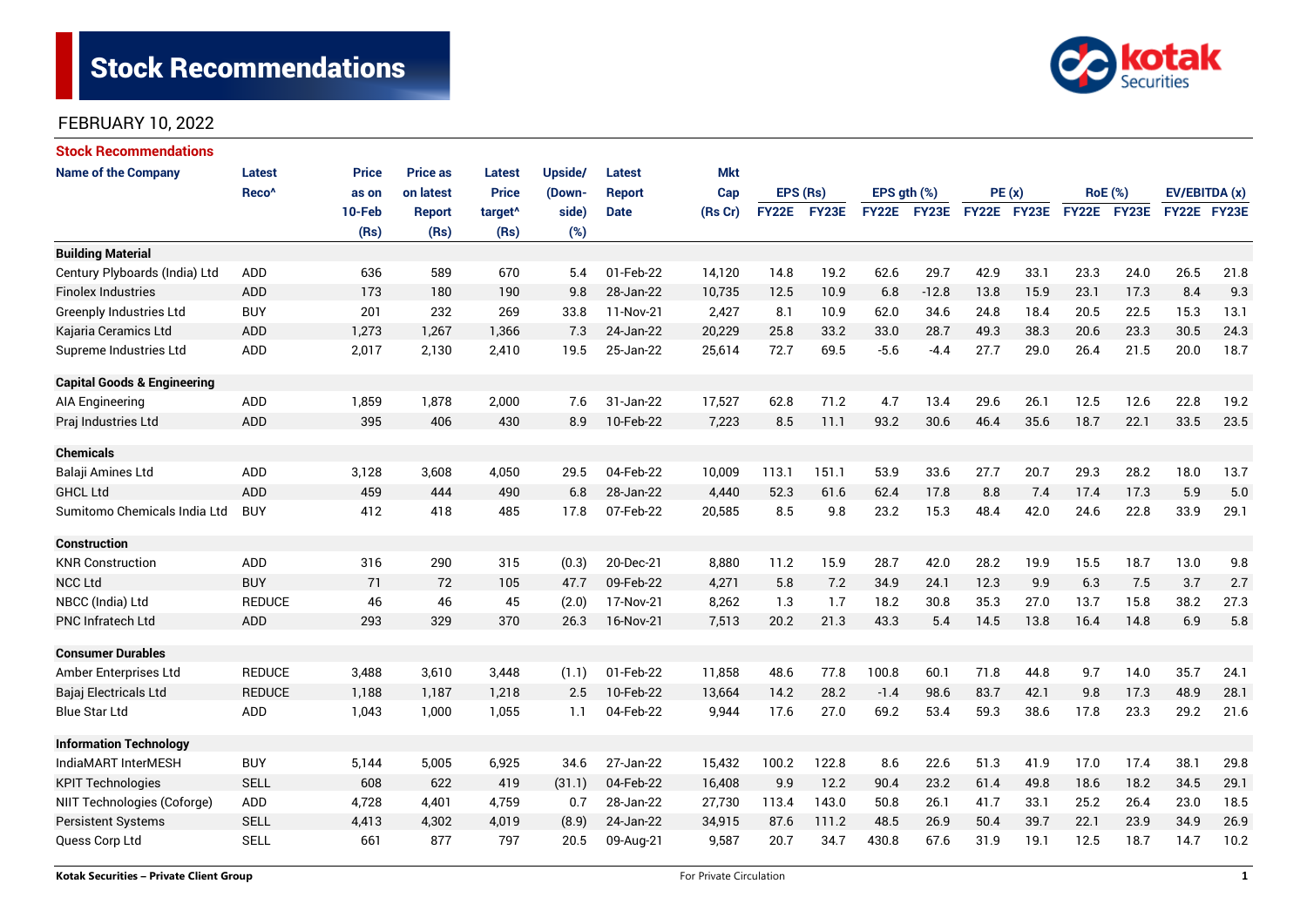

### FEBRUARY 10, 2022

| <b>Stock Recommendations</b>       |                   |              |                 |                     |         |               |            |              |       |                  |             |             |      |                |      |               |      |
|------------------------------------|-------------------|--------------|-----------------|---------------------|---------|---------------|------------|--------------|-------|------------------|-------------|-------------|------|----------------|------|---------------|------|
| <b>Name of the Company</b>         | <b>Latest</b>     | <b>Price</b> | <b>Price as</b> | <b>Latest</b>       | Upside/ | <b>Latest</b> | <b>Mkt</b> |              |       |                  |             |             |      |                |      |               |      |
|                                    | Reco <sup>^</sup> | as on        | on latest       | <b>Price</b>        | (Down-  | <b>Report</b> | Cap        | EPS (Rs)     |       | EPS $qth$ $(\%)$ |             | PE(x)       |      | <b>RoE</b> (%) |      | EV/EBITDA (x) |      |
|                                    |                   | 10-Feb       | <b>Report</b>   | target <sup>^</sup> | side)   | <b>Date</b>   | (Rs Cr)    | <b>FY22E</b> | FY23E |                  | FY22E FY23E | FY22E FY23E |      | FY22E FY23E    |      | FY22E FY23E   |      |
|                                    |                   | (Rs)         | (Rs)            | (Rs)                | (%)     |               |            |              |       |                  |             |             |      |                |      |               |      |
| <b>Metals &amp; Mining</b>         |                   |              |                 |                     |         |               |            |              |       |                  |             |             |      |                |      |               |      |
| <b>MOIL Ltd</b>                    | ADD               | 178          | 177             | 200                 | 12.4    | 15-Nov-21     | 4,739      | 10.3         | 12.3  | 39.2             | 19.4        | 17.3        | 14.5 | 8.4            | 9.8  | 8.4           | 6.4  |
| APL Apollo Tubes Ltd               | <b>BUY</b>        | 894          | 820             | 980                 | 9.6     | 28-Jan-22     | 22,346     | 21.0         | 27.0  | $-27.6$          | 28.6        | 42.6        | 33.1 | 26.7           | 26.8 | 24.5          | 19.4 |
|                                    |                   |              |                 |                     |         |               |            |              |       |                  |             |             |      |                |      |               |      |
| Oil & Gas                          |                   |              |                 |                     |         |               |            |              |       |                  |             |             |      |                |      |               |      |
| Chennai Petroleum Corp             | <b>BUY</b>        | 111          | 104             | 127                 | 14.9    | 25-Jan-22     | 1,647      | 30.3         | 18.2  | 75.1             | $-39.9$     | 3.6         | 6.1  | 24.6           | 12.5 | 6.7           | 8.3  |
| <b>Gujarat Gas</b>                 | <b>ADD</b>        | 647          | 660             | 734                 | 13.4    | 10-Feb-22     | 44,527     | 18.7         | 26.7  | 0.5              | 42.8        | 34.6        | 24.2 | 24.3           | 27.3 | 21.2          | 15.4 |
| <b>MRPL</b>                        | ADD               | 46           | 47              | 50                  | 7.9     | 31-Jan-22     | 8,121      | 1.2          | 6.8   | $-137.5$         | 466.7       | 38.6        | 6.8  | 4.7            | 23.8 | 13.6          | 8.9  |
|                                    |                   |              |                 |                     |         |               |            |              |       |                  |             |             |      |                |      |               |      |
| <b>Paints</b>                      |                   |              |                 |                     |         |               |            |              |       |                  |             |             |      |                |      |               |      |
| Akzo Nobel India Ltd               | <b>BUY</b>        | 1,887        | 2,115           | 2,675               | 41.8    | 17-Nov-21     | 8,812      | 56.5         | 63.0  | 24.2             | 11.5        | 33.4        | 30.0 | 17.0           | 17.3 | 19.8          | 17.3 |
|                                    |                   |              |                 |                     |         |               |            |              |       |                  |             |             |      |                |      |               |      |
| <b>Pharmaceuticals</b>             |                   |              |                 |                     |         |               |            |              |       |                  |             |             |      |                |      |               |      |
| <b>Suven Pharmaceuticals</b>       | <b>REDUCE</b>     | 540          | 561             | 550                 | 1.9     | 17-Aug-21     | 13,715     | 16.9         | 21.1  | 19.0             | 24.9        | 31.9        | 25.6 | 27.6           | 26.5 | 25.0          | 19.5 |
|                                    |                   |              |                 |                     |         |               |            |              |       |                  |             |             |      |                |      |               |      |
| <b>Transportation</b>              |                   |              |                 |                     |         |               |            |              |       |                  |             |             |      |                |      |               |      |
| Aegis Logistics Ltd                | <b>BUY</b>        | 213          | 212             | 285                 | 33.8    | 01-Nov-21     | 7,116      | 8.2          | 12.6  | $-16.3$          | 53.7        | 26.0        | 16.9 | 13.3           | 17.9 | 14.2          | 9.7  |
| <b>Allcargo Global Logistics</b>   | ADD               | 358          | 223             | 245                 | (31.5)  | 17-Aug-21     | 8,799      | 12.2         | 15.4  | 52.5             | 26.2        | 29.3        | 23.2 | 12.0           | 13.6 | 13.4          | 11.4 |
| <b>Blue Dart Express</b>           | <b>BUY</b>        | 6,617        | 6,926           | 7,975               | 20.5    | 01-Feb-22     | 15,747     | 115.0        | 134.0 | 98.3             | 16.5        | 57.5        | 49.4 | 36.2           | 33.3 | 16.4          | 14.2 |
| <b>VRL Logistics Ltd</b>           | <b>BUY</b>        | 507          | 499             | 625                 | 23.3    | 04-Feb-22     | 4,623      | 11.3         | 18.3  | 117.3            | 61.9        | 44.9        | 27.7 | 14.3           | 21.6 | 14.3          | 10.8 |
|                                    |                   |              |                 |                     |         |               |            |              |       |                  |             |             |      |                |      |               |      |
| <b>Others</b>                      |                   |              |                 |                     |         |               |            |              |       |                  |             |             |      |                |      |               |      |
| Bata India Ltd                     | <b>BUY</b>        | 1,902        | 1,895           | 2,380               | 25.1    | 10-Feb-22     | 24,535     | 27.0         | 36.6  | $-509.1$         | 35.6        | 70.4        | 52.0 | 16.3           | 19.4 | 34.6          | 27.5 |
| <b>Central Depository Services</b> | <b>REDUCE</b>     | 1,522        | 1,510           | 1,505               | (1.1)   | 10-Feb-22     | 15,978     | 29.9         | 34.8  | 55.7             | 16.4        | 50.9        | 43.7 | 28.5           | 26.6 | 40.7          | 34.9 |
| <b>EPL Ltd</b>                     | ADD               | 180          | 187             | 205                 | 14.1    | 10-Feb-22     | 5,659      | 7.1          | 8.6   | $-6.6$           | 21.1        | 25.3        | 20.9 | 12.1           | 13.2 | 9.8           | 8.1  |
| JK Paper Ltd                       | <b>BUY</b>        | 237          | 228             | 295                 | 24.4    | 09-Nov-21     | 4,222      | 30.6         | 39.0  | 115.5            | 27.5        | 7.8         | 6.1  | 17.5           | 18.7 | 7.0           | 5.3  |
| Radico Khaitan Ltd                 | <b>REDUCE</b>     | 957          | 978             | 970                 | 1.3     | 07-Feb-22     | 12,732     | 21.2         | 26.1  | 4.4              | 23.1        | 45.2        | 36.7 | 15.0           | 16.1 | 28.8          | 24.7 |
| <b>VIP Industries Ltd</b>          | <b>REDUCE</b>     | 649          | 648             | 620                 | (4.5)   | 04-Feb-22     | 9,220      | 6.2          | 12.0  | $-187.3$         | 93.5        | 104.7       | 54.1 | 14.3           | 23.2 | 47.3          | 29.3 |
| Welspun Corp Ltd                   | <b>REDUCE</b>     | 185          | 134             | 132                 | (28.6)  | 01-Nov-21     | 4,901      | 12.1         | 14.5  | $-48.9$          | 19.8        | 15.3        | 12.8 | 7.9            | 8.9  | 8.5           | 5.7  |

*Source: Kotak Securities - Private Client Group*

All recommendations are with a 12 month perspective from the date of the report/update. Investors are requested to use their discretion while deciding the timing, quantity of investment as well as the exit.

NR NoRated. The investment rating and target price, if any, have been suspended temporarily. Such suspension is in compliance with applicable regulation(s) and/or Kotak Securities policies in circumstances when Kotak Secur

Or its affiliates is acting in an advisory capacity in a merger or strategic transaction involving this company and in certain other circumstances.

**NM Not meaningful**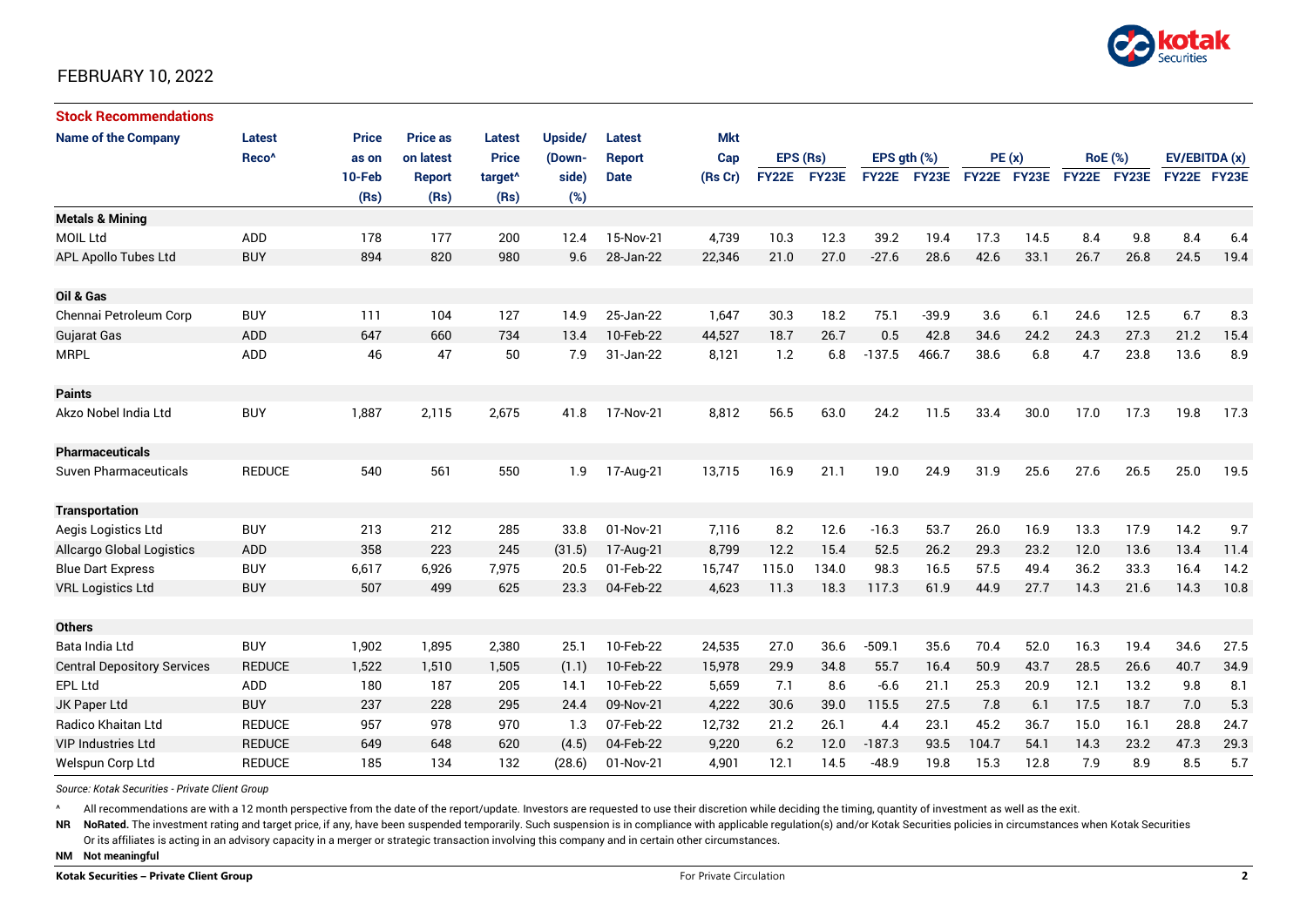

## FEBRUARY 10, 2022

## **RATING SCALE (PRIVATE CLIENT GROUP)**

#### **Definitions of ratings**

| <b>BUY</b>       |   | - We expect the stock to deliver more than 15% returns over the next 12 months                                                                                                                                                                                                                                                                                                                                                     |
|------------------|---|------------------------------------------------------------------------------------------------------------------------------------------------------------------------------------------------------------------------------------------------------------------------------------------------------------------------------------------------------------------------------------------------------------------------------------|
| <b>ADD</b>       |   | - We expect the stock to deliver 5% - 15% returns over the next 12 months                                                                                                                                                                                                                                                                                                                                                          |
| <b>REDUCE</b>    |   | - We expect the stock to deliver -5% - +5% returns over the next 12 months                                                                                                                                                                                                                                                                                                                                                         |
| <b>SELL</b>      |   | - We expect the stock to deliver $\lt$ -5% returns over the next 12 months                                                                                                                                                                                                                                                                                                                                                         |
| <b>NR</b>        |   | - Not Rated. Kotak Securities is not assigning any rating or price target to the stock.                                                                                                                                                                                                                                                                                                                                            |
|                  |   | The report has been prepared for information purposes only.                                                                                                                                                                                                                                                                                                                                                                        |
| <b>SUBSCRIBE</b> |   | $-$ We advise investor to subscribe to the IPO.                                                                                                                                                                                                                                                                                                                                                                                    |
| <b>RS</b>        |   | - Rating Suspended. Kotak Securities has suspended the investment rating and price target for this stock, either because there is not a sufficient fundamental basis for determining, or there<br>are legal, regulatory or policy constraints around publishing, an investment rating or target. The previous investment rating and price target, if any, are no longer in effect for this stock and<br>should not be relied upon. |
| <b>NA</b>        |   | $-$ Not Available or Not Applicable. The information is not available for display or is not applicable                                                                                                                                                                                                                                                                                                                             |
| <b>NM</b>        |   | - Not Meaningful. The information is not meaningful and is therefore excluded.                                                                                                                                                                                                                                                                                                                                                     |
| <b>NOTE</b>      | - | Our target prices are with a 12-month perspective. Returns stated in the rating scale are our internal benchmark.                                                                                                                                                                                                                                                                                                                  |

### **FUNDAMENTAL RESEARCH TEAM (PRIVATE CLIENT GROUP)**

| <b>Shrikant Chouhan</b>                                                                                | Arun Agarwal                                                                                                    | <b>Amit Agarwal, CFA</b>            | <b>Hemali Dhame</b>          |
|--------------------------------------------------------------------------------------------------------|-----------------------------------------------------------------------------------------------------------------|-------------------------------------|------------------------------|
| <b>Head of Research</b>                                                                                | Auto & Auto Ancillary                                                                                           | <b>Transportation, Paints, FMCG</b> | <b>Banking &amp; Finance</b> |
| shrikant.chouhan@kotak.com                                                                             | arun.agarwal@kotak.com                                                                                          | agarwal.amit@kotak.com              | Hemali.Dhame@kotak.com       |
| +91 22 6218 5408                                                                                       | +91 22 6218 6443                                                                                                | +91 22 6218 6439                    | +91 22 6218 6433             |
| Jatin Damania                                                                                          | Purvi Shah                                                                                                      | <b>Rini Mehta</b>                   | K. Kathirvelu                |
| Metals & Mining, Midcap                                                                                | Pharmaceuticals                                                                                                 | Research Associate                  | <b>Support Executive</b>     |
| jatin.damania@kotak.com                                                                                | purvi.shah@kotak.com                                                                                            | rini.mehta@kotak.com                | k.kathirvelu@kotak.com       |
| +91 22 6218 6440                                                                                       | +91 22 6218 6432                                                                                                | +91 80801 97299                     | +91 22 6218 6427             |
| <b>Sumit Pokharna</b><br>Oil and Gas. Information Tech<br>sumit.pokharna@kotak.com<br>+91 22 6218 6438 | Pankaj Kumar<br><b>Construction, Capital Goods &amp; Midcaps</b><br>pankajr.kumar@kotak.com<br>+91 22 6218 6434 |                                     |                              |

#### **TECHNICAL RESEARCH TEAM (PRIVATE CLIENT GROUP)**

| <b>Shrikant Chouhan</b>    | <b>Amol Athawale</b>    |   |
|----------------------------|-------------------------|---|
| shrikant.chouhan@kotak.com | amol.athawale@kotak.com |   |
| +91 22 6218 5408           | +91 20 6620 3350        | S |
|                            |                         |   |

#### **Shrikant Chouhan Amol Athawale Sayed Haider** Research Associate [sayed.haider@kotak.com](mailto:sayed.haider@kotak.com) +91 22 62185498

#### **DERIVATIVES RESEARCH TEAM (PRIVATE CLIENT GROUP)**

+91 22 6218 5497 +91 33 6615 6273

**Sahaj Agrawal Prashanth Lalu Prasenjit Biswas, CMT, CFTe** [sahaj.agrawal@kotak.com](mailto:sahaj.agrawal@kotak.com) [prashanth.lalu@kotak.com](mailto:prashanth.lalu@kotak.com) [prasenjit.biswas@kotak.com](mailto:prasenjit.biswas@kotak.com)